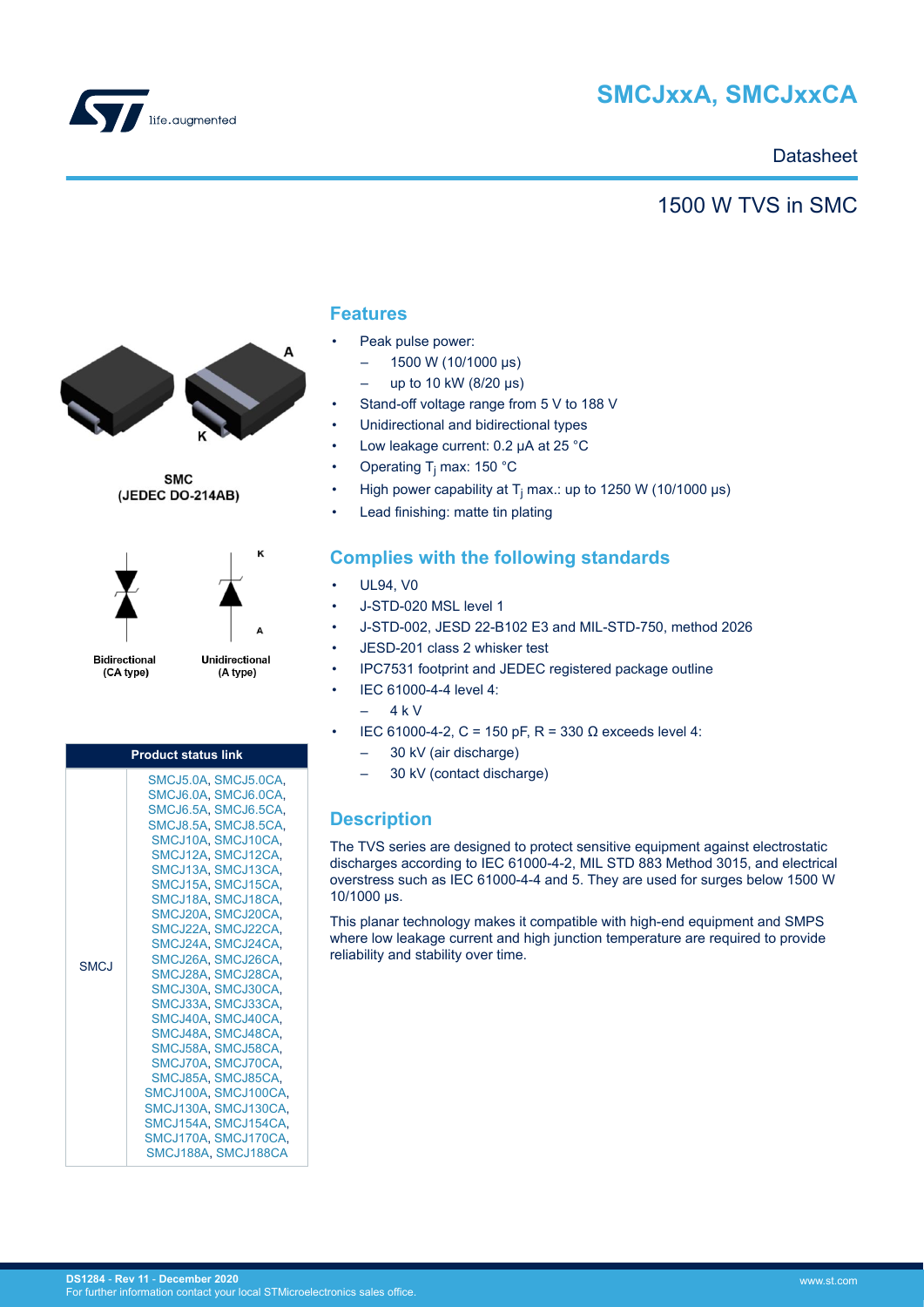## **1 Characteristics**

| Symbol           |                                                    | Value                                 | <b>Unit</b> |    |
|------------------|----------------------------------------------------|---------------------------------------|-------------|----|
|                  |                                                    | IEC 61000-4-2 (C = 150 pF, R = 330 Ω) |             |    |
| V <sub>PP</sub>  | Peak pulse voltage                                 | Contact discharge                     | 30          | kV |
|                  |                                                    | Air discharge                         | 30          |    |
| $P_{PP}$         | Peak pulse power dissipation                       | $T_i$ initial = $T_{amb}$             | 1500        | W  |
| $T_{\text{stg}}$ | Storage temperature range                          | $-65$ to $+150$                       | $^{\circ}C$ |    |
| T <sub>i</sub>   | Operating junction temperature range               | $-55$ to $+150$                       | $^{\circ}C$ |    |
| Tī.              | Maximum lead temperature for soldering during 10 s | 260                                   | $^{\circ}C$ |    |

#### **Table 1. Absolute maximum ratings (Tamb = 25 °C)**

#### **Figure 1. Electrical characteristics - parameter definitions**





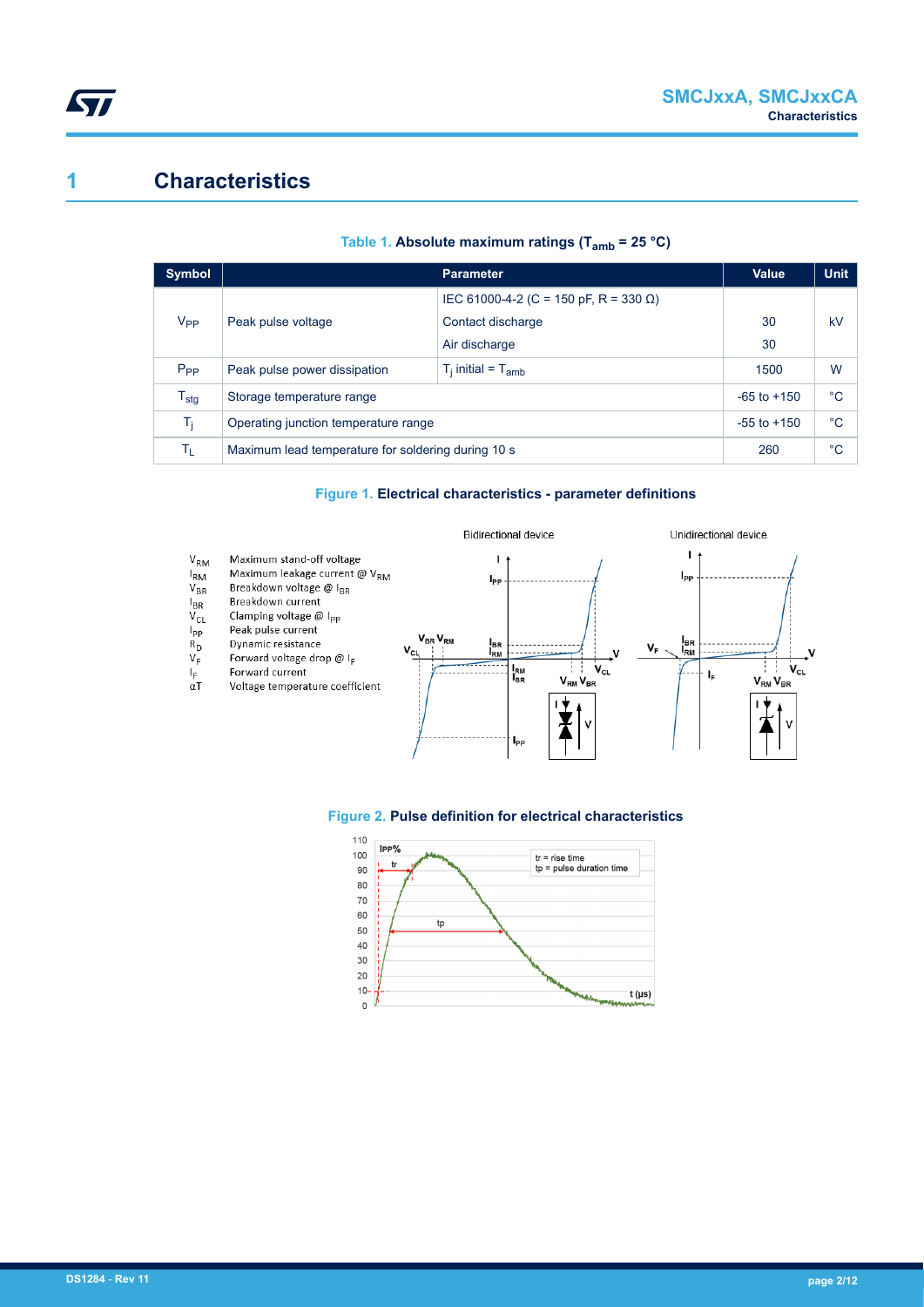<span id="page-2-0"></span>

|             | I <sub>RM</sub> max at V <sub>RM</sub> |              |                   | $V_{BR}$ at $I_R$ <sup>(1)</sup> |                         | $10/1000 \,\mathrm{ps}$          |                | 8 / 20µs          |                         |                | $\alpha T$ |           |               |
|-------------|----------------------------------------|--------------|-------------------|----------------------------------|-------------------------|----------------------------------|----------------|-------------------|-------------------------|----------------|------------|-----------|---------------|
|             |                                        |              | $V_{CL}^{(2)(3)}$ |                                  |                         | $\mathsf{I}_{\mathsf{PP}}^{(4)}$ | R <sub>D</sub> | $V_{Cl}^{(2)(3)}$ | $I_{PP}$ <sup>(4)</sup> | R <sub>D</sub> |            |           |               |
| <b>Type</b> | 25 °C                                  | 85 °C        |                   | Min.                             | Typ.                    |                                  | Max.           |                   | Max.                    | Max.           |            | Max.      | Max.          |
|             |                                        | μA           | $\mathbf{V}$      |                                  | $\overline{\mathsf{v}}$ | <b>mA</b>                        | $\mathbf v$    | A                 | $\Omega$                | V              | A          | $m\Omega$ | $10^{-4}$ /°C |
| SMCJ5.0A/CA | 500                                    | 2000         | 5                 | 6.4                              | 6.74                    | 10                               | 9.20           | 171               | 0.012                   | 13.4           | 746        | 8.5       | 5.7           |
| SMCJ6.0A/CA | 500                                    | 2000         | 6                 | 6.7                              | 7.05                    | 10                               | 10.3           | 152               | 0.019                   | 13.7           | 730        | 8.6       | 5.9           |
| SMCJ6.5A/CA | 250                                    | 1000         | 6.5               | 7.2                              | 7.58                    | 10                               | 11.2           | 140               | 0.023                   | 14.5           | 690        | 9.5       | 6.1           |
| SMCJ8.5A/CA | 10                                     | 50           | 8.5               | 9.4                              | 9.9                     | $\mathbf{1}$                     | 14.4           | 105               | 0.038                   | 19.5           | 512        | 18        | 7.3           |
| SMCJ10A/CA  | 0.2                                    | $\mathbf{1}$ | 10                | 11.1                             | 11.7                    | $\mathbf{1}$                     | 17             | 92                | 0.051                   | 21.7           | 461        | 20        | 7.8           |
| SMCJ12A/CA  | 0.2                                    | 1            | 12 <sup>2</sup>   | 13.3                             | 14                      | $\mathbf{1}$                     | 19.9           | 79                | 0.066                   | 25.3           | 394        | 27        | 8.3           |
| SMCJ13A/CA  | 0.2                                    | $\mathbf{1}$ | 13                | 14.4                             | 15.2                    | $\mathbf{1}$                     | 21.5           | 73                | 0.076                   | 27.2           | 368        | 31        | 8.4           |
| SMCJ15A/CA  | 0.2                                    | 1            | 15                | 16.7                             | 17.6                    | $\mathbf{1}$                     | 24.4           | 64                | 0.092                   | 32.5           | 308        | 46        | 8.8           |
| SMCJ18A/CA  | 0.2                                    | $\mathbf{1}$ | 18                | 20                               | 21.1                    | $\mathbf{1}$                     | 29.2           | 53                | 0.133                   | 39.3           | 254        | 68        | 9.2           |
| SMCJ20A/CA  | 0.2                                    | 1            | 20                | 22.2                             | 23.4                    | $\mathbf{1}$                     | 32.4           | 48                | 0.163                   | 42.8           | 234        | 78        | 9.4           |
| SMCJ22A/CA  | 0.2                                    | 1            | 22                | 24.4                             | 25.7                    | $\mathbf{1}$                     | 35.5           | 44                | 0.194                   | 48.3           | 207        | 103       | 9.6           |
| SMCJ24A/CA  | 0.2                                    | 1            | 24                | 26.7                             | 28.1                    | $\mathbf{1}$                     | 38.9           | 40                | 0.235                   | 50             | 200        | 102       | 9.6           |
| SMCJ26A/CA  | 0.2                                    | 1            | 26                | 28.9                             | 30.4                    | 1                                | 42.1           | 37                | 0.275                   | 53.5           | 187        | 115       | 9.7           |
| SMCJ28A/CA  | 0.2                                    | 1            | 28                | 31.1                             | 32.7                    | $\mathbf{1}$                     | 45.4           | 34                | 0.325                   | 59             | 169        | 146       | 9.8           |
| SMCJ30A/CA  | 0.2                                    | 1            | 30                | 33.3                             | 35.1                    | $\mathbf{1}$                     | 48.4           | 32                | 0.361                   | 64.3           | 156        | 176       | 9.9           |
| SMCJ33A/CA  | 0.2                                    | $\mathbf{1}$ | 33                | 36.7                             | 38.6                    | $\mathbf{1}$                     | 53.3           | 29                | 0.440                   | 69.7           | 143        | 204       | 10.0          |
| SMCJ40A/CA  | 0.2                                    | $\mathbf{1}$ | 40                | 44.4                             | 46.7                    | $\mathbf{1}$                     | 64.5           | 24                | 0.644                   | 84             | 119        | 294       | 10.1          |
| SMCJ48A/CA  | 0.2                                    | $\mathbf{1}$ | 48                | 53.3                             | 56.1                    |                                  | 77.4           | 20                | 0.925                   | 100            | 100        | 411       | 10.3          |
| SMCJ58A/CA  | 0.2                                    | $\mathbf{1}$ | 58                | 64.4                             | 67.8                    | $\mathbf{1}$                     | 93.6           | 16                | 1.40                    | 121            | 83         | 600       | 10.4          |
| SMCJ70A/CA  | 0.2                                    | $\mathbf{1}$ | 70                | 77.8                             | 81.9                    | $\mathbf{1}$                     | 113            | 13.9              | 1.94                    | 146            | 69         | 870       | 10.5          |
| SMCJ85A/CA  | 0.2                                    | 1            | 85                | 94                               | 99                      | $\mathbf{1}$                     | 137            | 11.5              | 2.87                    | 178            | 56         | 1322      | 10.6          |
| SMCJ100A/CA | 0.2                                    | 1.           | 100               | 111                              | 117                     | $\mathbf{1}$                     | 162            | 9.7               | 4.04                    | 212            | 47         | 1897      | 10.7          |
| SMCJ130A/CA | 0.2                                    | 1.           | 130               | 144                              | 152                     | $\mathbf{1}$                     | 209            | 7.5               | 6.59                    | 265            | 38         | 2774      | 10.8          |
| SMCJ154A/CA | 0.2                                    | 1            | 154               | 171                              | 180                     | $\mathbf{1}$                     | 246            | 6.1               | 9.34                    | 317            | 31.5       | 4063      | 10.8          |
| SMCJ170A/CA | 0.2                                    | 1.           | 170               | 189                              | 199                     | $\mathbf{1}$                     | 274            | 5.5               | 11.8                    | 353            | 28         | 5145      | 10.8          |
| SMCJ188A/CA | 0.2                                    | 1            | 188               | 209                              | 220                     | $\mathbf{1}$                     | 328            | 4.6               | 21.1                    | 388            | 26         | 6038      | 10.8          |

### **Table 2. Electrical characteristics - parameter values (Tamb = 25 °C, unless otherwise specified)**

*1. To calculate VBR versus T<sup>j</sup> : VBR at T<sup>j</sup> = VBR at 25 °C x (1 + αT x (T<sup>j</sup> - 25))*

*2. To calculate VCL versus T<sup>j</sup> : VCL at T<sup>j</sup> = VCL at 25 °C x (1 + αT x (T<sup>j</sup> - 25))*

3. To calculate V<sub>CL</sub> max versus I<sub>PPappli</sub>: V<sub>CLmax</sub> = V<sub>CL</sub> - RD x (I<sub>PP</sub> - I<sub>PPappli</sub>) where I<sub>PP appli</sub> is the surge current in the *application*

*4. Surge capability given for both directions for unidirectional and bidirectional devices*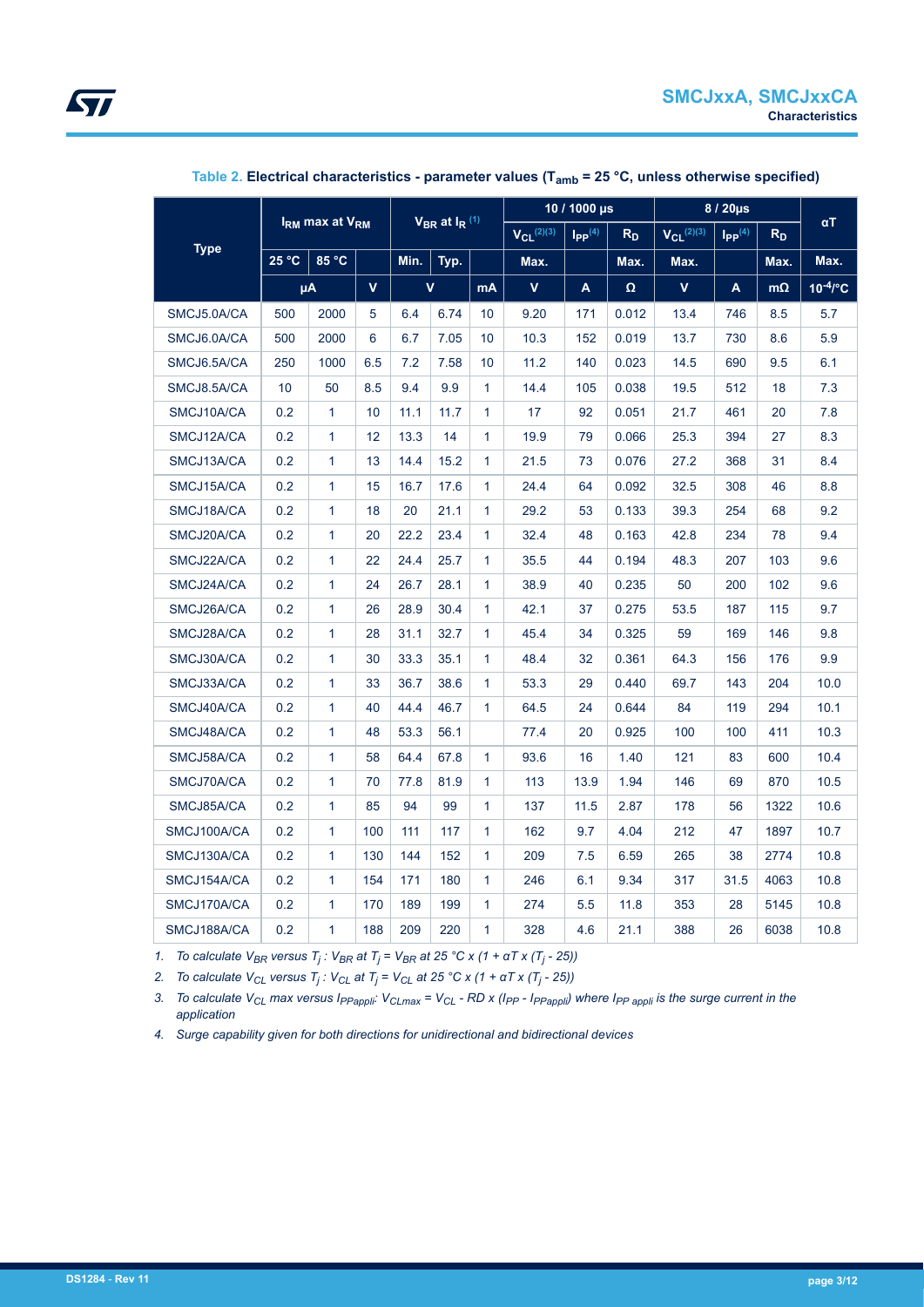<span id="page-3-0"></span>

## **1.1 Characteristics curves**





## **Figure 6. Dynamic resistance versus pulse duration**

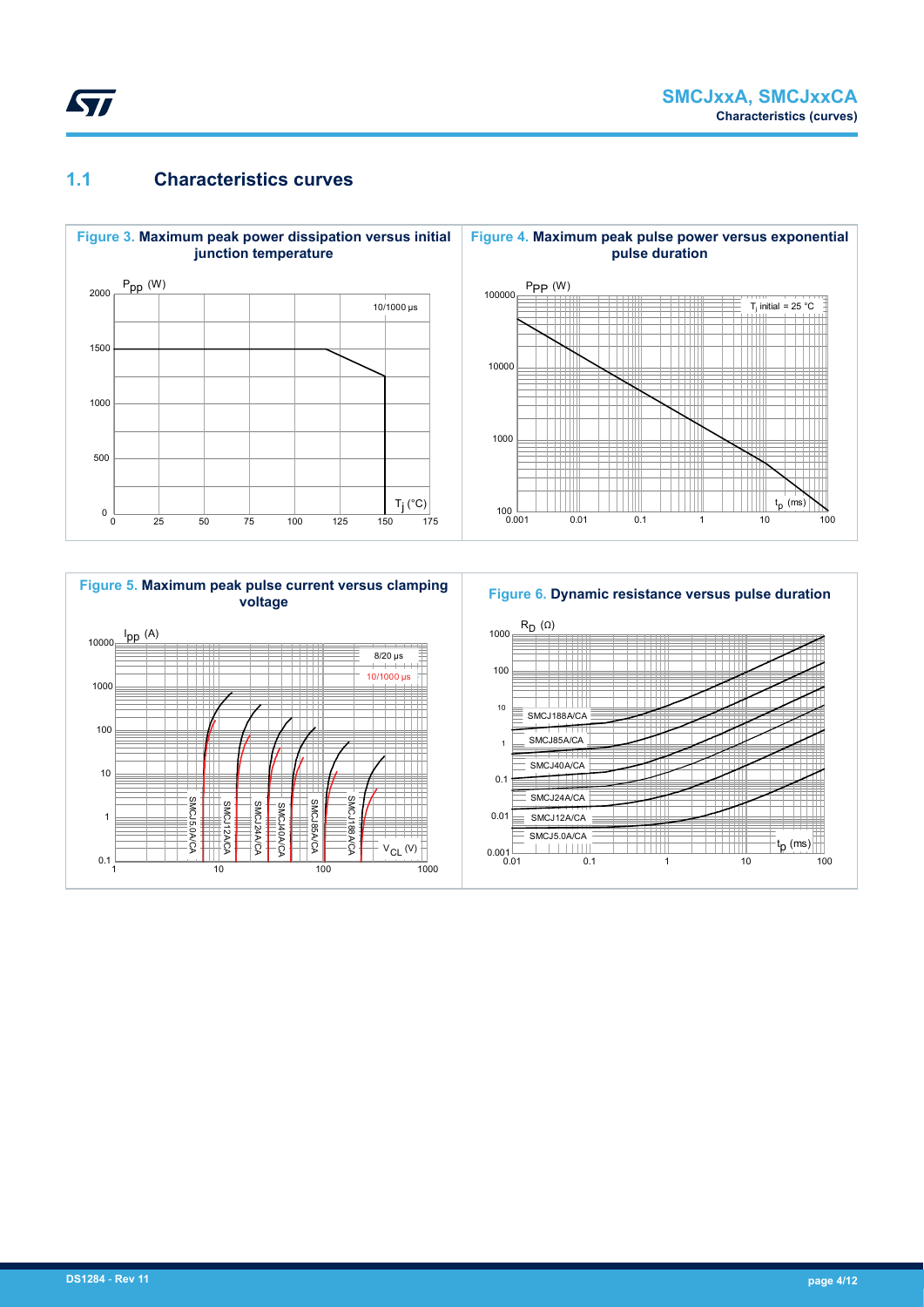





**Figure 9. Leakage current versus junction temperature**  $1\over{25}$ 10 100 1000 10000 25 50 75 100 125 150  $I_R$  (nA)  $\overline{T_i({}^{\circ}C)}$  $V_R = V_{RN}$  $V<sub>RM</sub> < 10V$  $V_{\text{RM}} \geq 10V$ 

**Figure 10. Peak forward voltage drop versus peak forward current**







**Figure 12. Thermal resistance junction to ambient versus copper area under each lead**

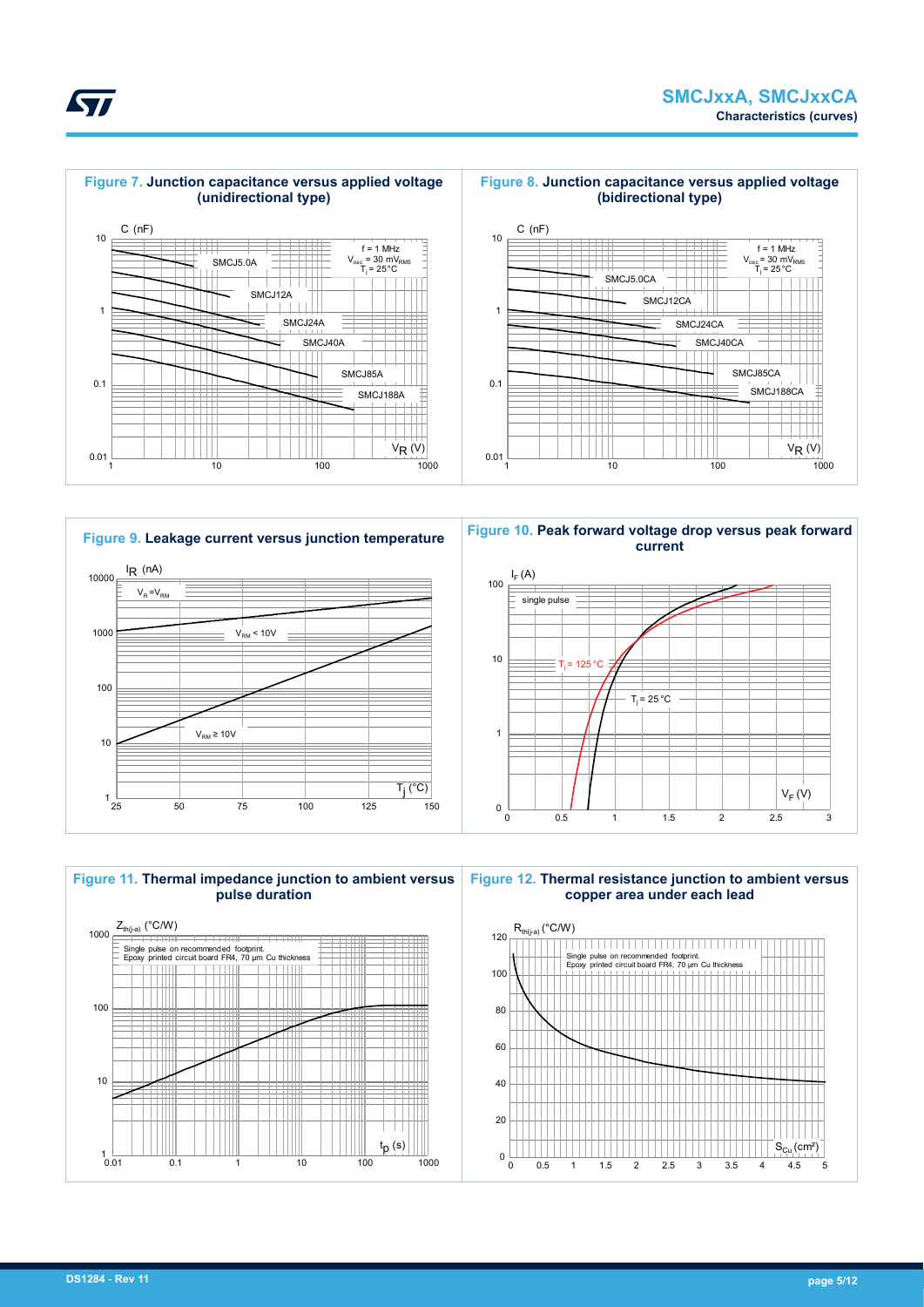## **2 Package information**

In order to meet environmental requirements, ST offers these devices in different grades of [ECOPACK](https://www.st.com/ecopack) packages, depending on their level of environmental compliance. ECOPACK specifications, grade definitions and product status are available at: [www.st.com.](http://www.st.com) ECOPACK is an ST trademark.

### **2.1 SMC package information**

• Epoxy meets UL94, V0





#### **Table 3. SMC package mechanical data**

|                | <b>Dimensions</b> |                    |                             |       |  |  |  |
|----------------|-------------------|--------------------|-----------------------------|-------|--|--|--|
| Ref.           |                   | <b>Millimeters</b> | Inches (for reference only) |       |  |  |  |
|                | Min.              | Max.               | Min.                        | Max.  |  |  |  |
| A <sub>1</sub> | 1.90              | 2.45               | 0.075                       | 0.096 |  |  |  |
| A2             | 0.05              | 0.20               | 0.002                       | 0.008 |  |  |  |
| $\mathsf{b}$   | 2.90              | 3.20               | 0.114                       | 0.126 |  |  |  |
| $\mathbf{C}$   | 0.15              | 0.40               | 0.006                       | 0.016 |  |  |  |
| D              | 5.55              | 6.25               | 0.218                       | 0.246 |  |  |  |
| E              | 7.75              | 8.15               | 0.305                       | 0.321 |  |  |  |
| E1             | 6.60              | 7.15               | 0.260                       | 0.281 |  |  |  |
| E2             | 4.40              | 4.70               | 0.173                       | 0.185 |  |  |  |
|                | 0.75              | 1.50               | 0.030                       | 0.060 |  |  |  |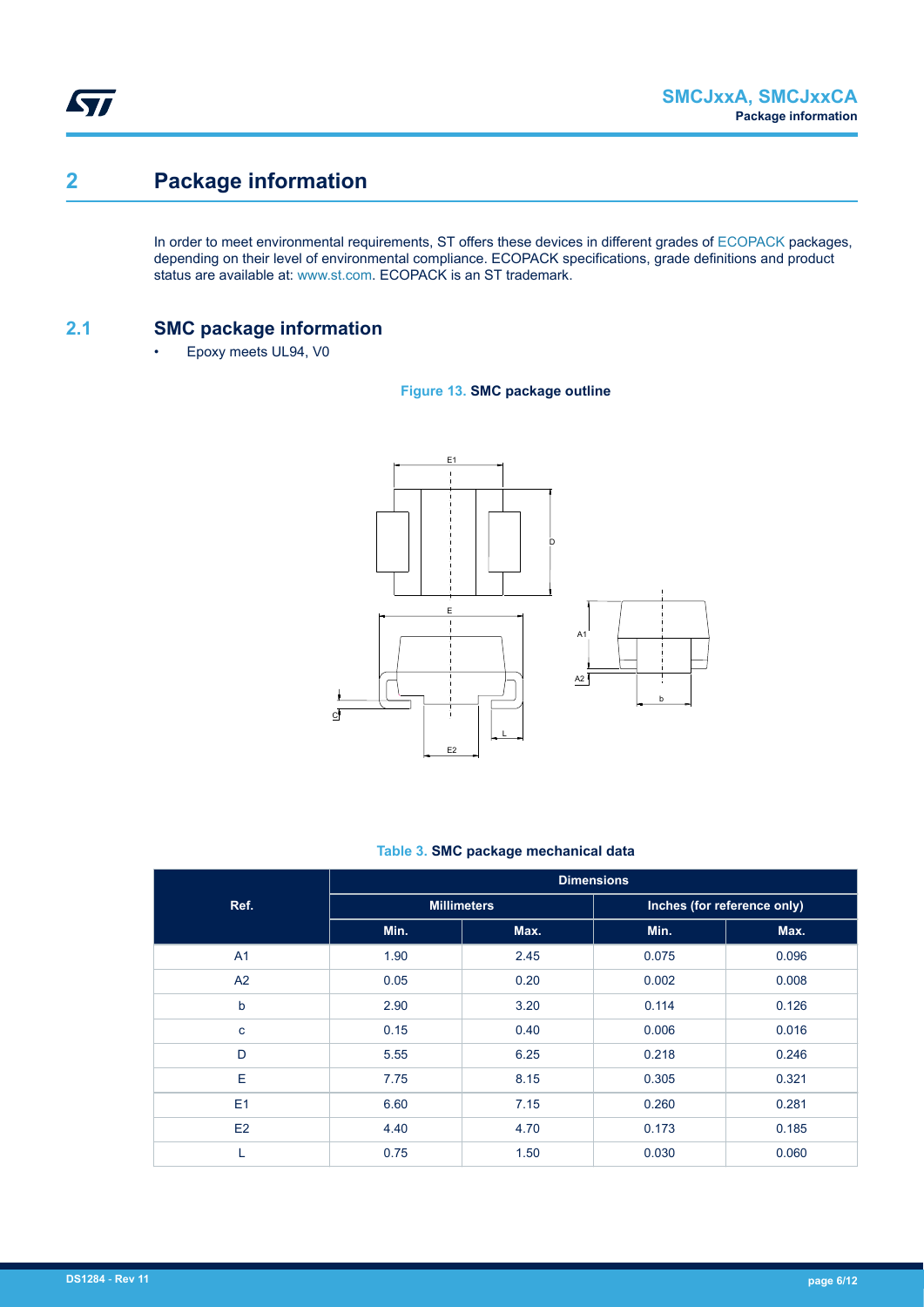





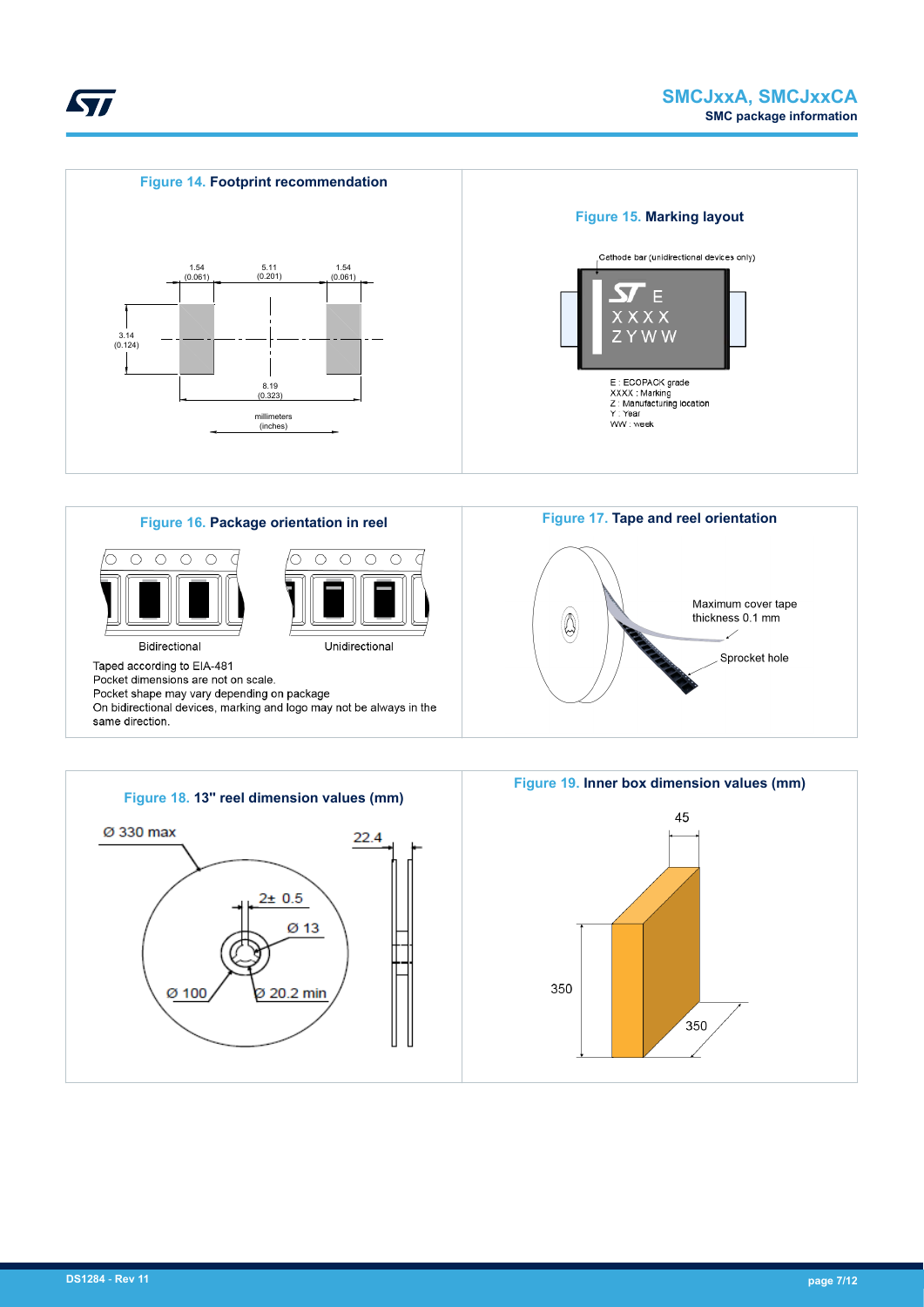### **Figure 20. Tape outline**



Note: Pocket dimensions are not on scale Pocket shape may vary depending on package

#### **Table 4. Tape dimension values**

|                | <b>Dimensions</b>  |      |      |  |  |  |  |  |
|----------------|--------------------|------|------|--|--|--|--|--|
| Ref.           | <b>Millimeters</b> |      |      |  |  |  |  |  |
|                | Min.               | Typ. | Max. |  |  |  |  |  |
| D <sub>0</sub> | 1.4                | 1.5  | 1.6  |  |  |  |  |  |
| D <sub>1</sub> | 1.5                |      |      |  |  |  |  |  |
| F              | 7.4                | 7.5  | 7.6  |  |  |  |  |  |
| K <sub>0</sub> | 2.39               | 2.49 | 2.59 |  |  |  |  |  |
| P <sub>0</sub> | 3.9                | 4.0  | 4.1  |  |  |  |  |  |
| P <sub>1</sub> | 7.9                | 8.0  | 8.1  |  |  |  |  |  |
| P <sub>2</sub> | 1.9                | 2.0  | 2.1  |  |  |  |  |  |
| W              | 15.7               | 16   | 16.3 |  |  |  |  |  |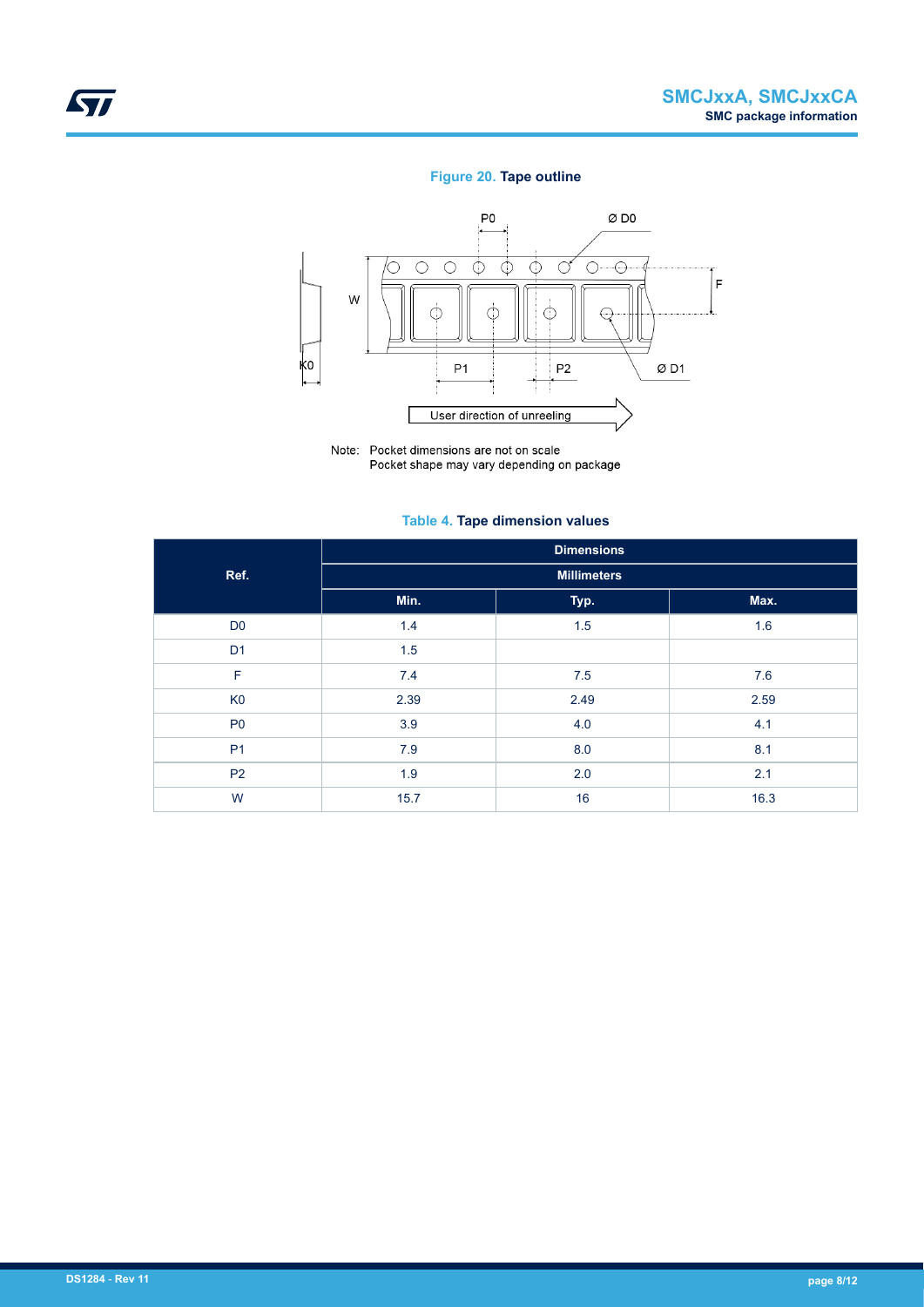## **2.2 Reflow profile**

ST

**Figure 21. ST ECOPACK recommended soldering reflow profile for PCB mounting**



*Note: Minimize air convection currents in the reflow oven to avoid component movement. Maximum soldering profile corresponds to the latest IPC/JEDEC J-STD-020.*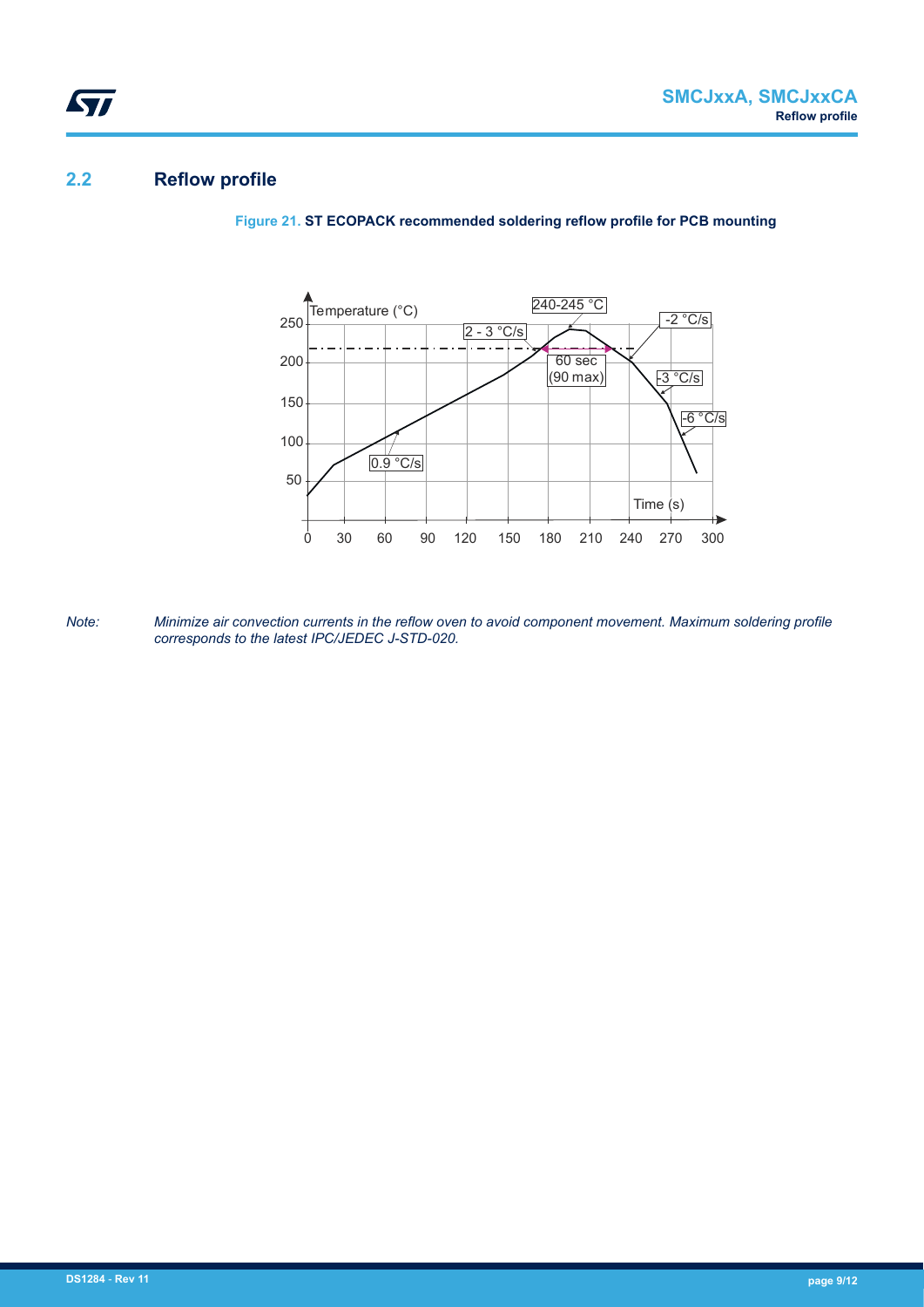

## **3 Ordering information**

#### **Table 5. Ordering information**

| Order code                   | <b>Marking</b>       | Weight<br>Package |        | Base atv. | Delivery mode |  |
|------------------------------|----------------------|-------------------|--------|-----------|---------------|--|
| SMCJxxA/CA-TR <sup>(1)</sup> | See Table 6. Marking | <b>SMC</b>        | 0.25 g | 2500      | Tape and reel |  |

*1. Where xxx is nominal value of VBR and A or CA indicates unidirectional or bidirectional version.*

## **Order code Marking Order code Marking** SMCJ5.0A-TR FUA SMCJ5.0CA-TR FBA SMCJ6.0A-TR FUB FUB SMCJ6.0CA-TR FBB SMCJ6.5A-TR FUC FUC SMCJ6.5CA-TR FBC SMCJ8.5A-TR FUD SMCJ8.5CA-TR FBD SMCJ10A-TR FUF FUR SMCJ10CA-TR FBF SMCJ12A-TR FUH FUH SMCJ12CA-TR FBH SMCJ13A-TR FUI FUI SMCJ13CA-TR FBI SMCJ15A-TR FUJ FUJ SMCJ15CA-TR FBJ SMCJ18A-TR FUL SMCJ18CA-TR FBL SMCJ20A-TR FUM SMCJ20CA-TR FBM SMCJ22A-TR FUN SMCJ22CA-TR FBN SMCJ24A-TR FUO SMCJ24CA-TR FBO SMCJ26A-TR FUP FUP SMCJ26CA-TR FBP SMCJ28A-TR FUQ SMCJ28CA-TR FBQ SMCJ30A-TR FUR SMCJ30CA-TR FBR SMCJ33A-TR FUS SMCJ33CA-TR FBS SMCJ40A-TR FUU SMCJ40CA-TR FBU SMCJ48A-TR FBW FUW SMCJ48CA-TR FBW SMCJ58A-TR FUZ FUZ SMCJ58CA-TR FBZ SMCJ70A-TR GUB SMCJ70CA-TR GBB SMCJ85A-TR GUE SMCJ85CA-TR GBE SMCJ100A-TR GUG SMCJ100CA-TR GBG SMCJ130A-TR GUI SMCJ130CA-TR GBI SMCJ154A-TR GUL SMCJ154CA-TR GBL SMCJ170A-TR GUM SMCJ170CA-TR GBM SMCJ188A-TR GUN SMCJ188CA-TR GBN

#### **Table 6. Marking**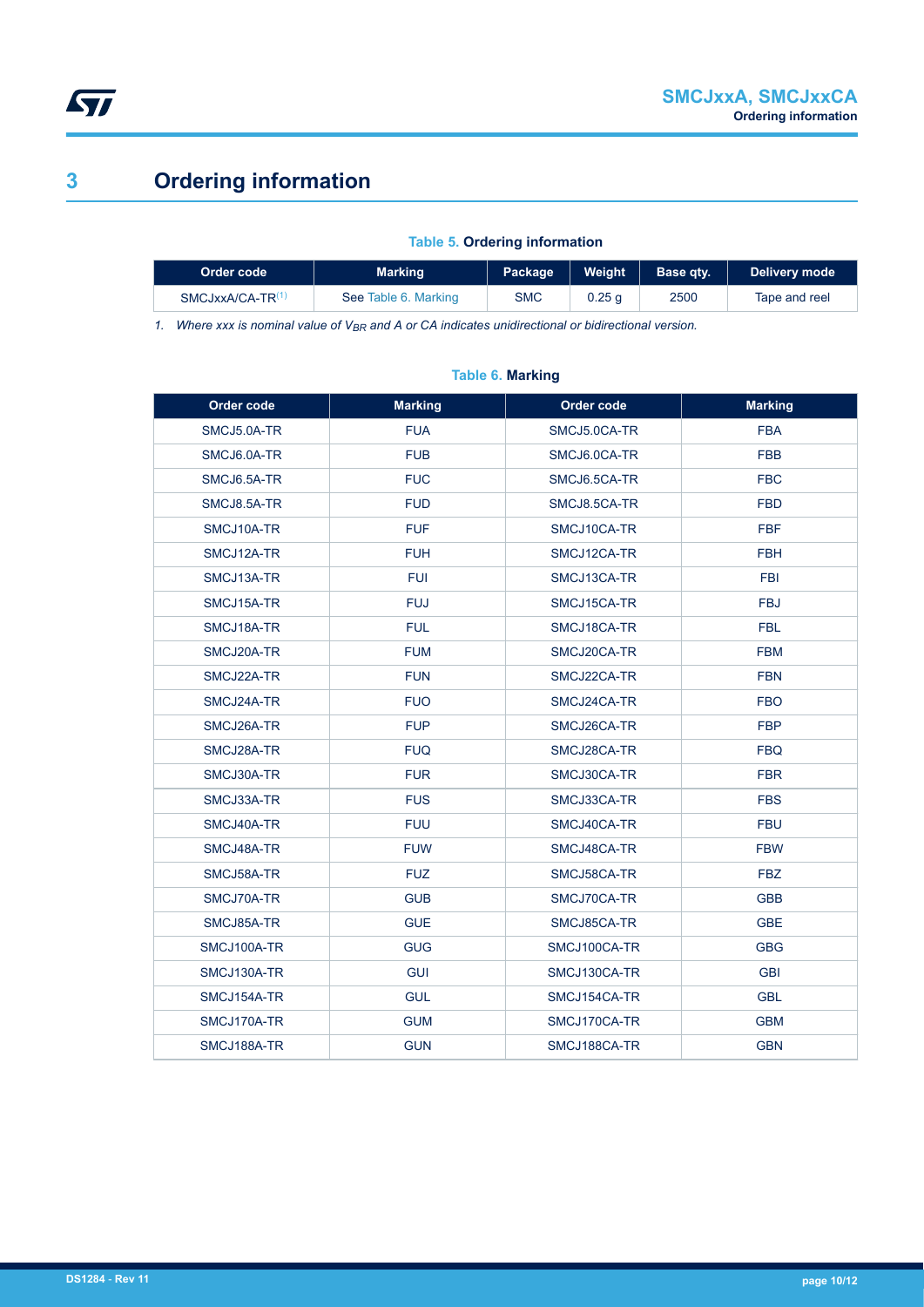## **Revision history**

| <b>Date</b> | <b>Version</b> | <b>Changes</b>                                                                                                                                                                                             |
|-------------|----------------|------------------------------------------------------------------------------------------------------------------------------------------------------------------------------------------------------------|
| August-1999 | 5              | Previous update.                                                                                                                                                                                           |
| 14-May-2009 | 6              | Reformatted to current standards. Updated ECOPACK statement.                                                                                                                                               |
| 17-Sep-2009 |                | Document updated for low leakage current.                                                                                                                                                                  |
| 12-Jul-2010 | 8              | Changed timescale in Figure 9.                                                                                                                                                                             |
| 03-Feb-2020 | 9              | Minor text changes to improve readability.<br>Updated Table 2. Electrical characteristics - parameter values ( $T_{amb}$ = 25 °C,<br>unless otherwise specified) and Section 1.1 Characteristics (curves). |
| 12-Mar-2020 | 10             | Updated title of the document.<br>Removed section 3. Application and design guidelines.                                                                                                                    |
| 14-Dec-2020 | 11             | Updated Table 2.                                                                                                                                                                                           |

### **Table 7. Document revision history**